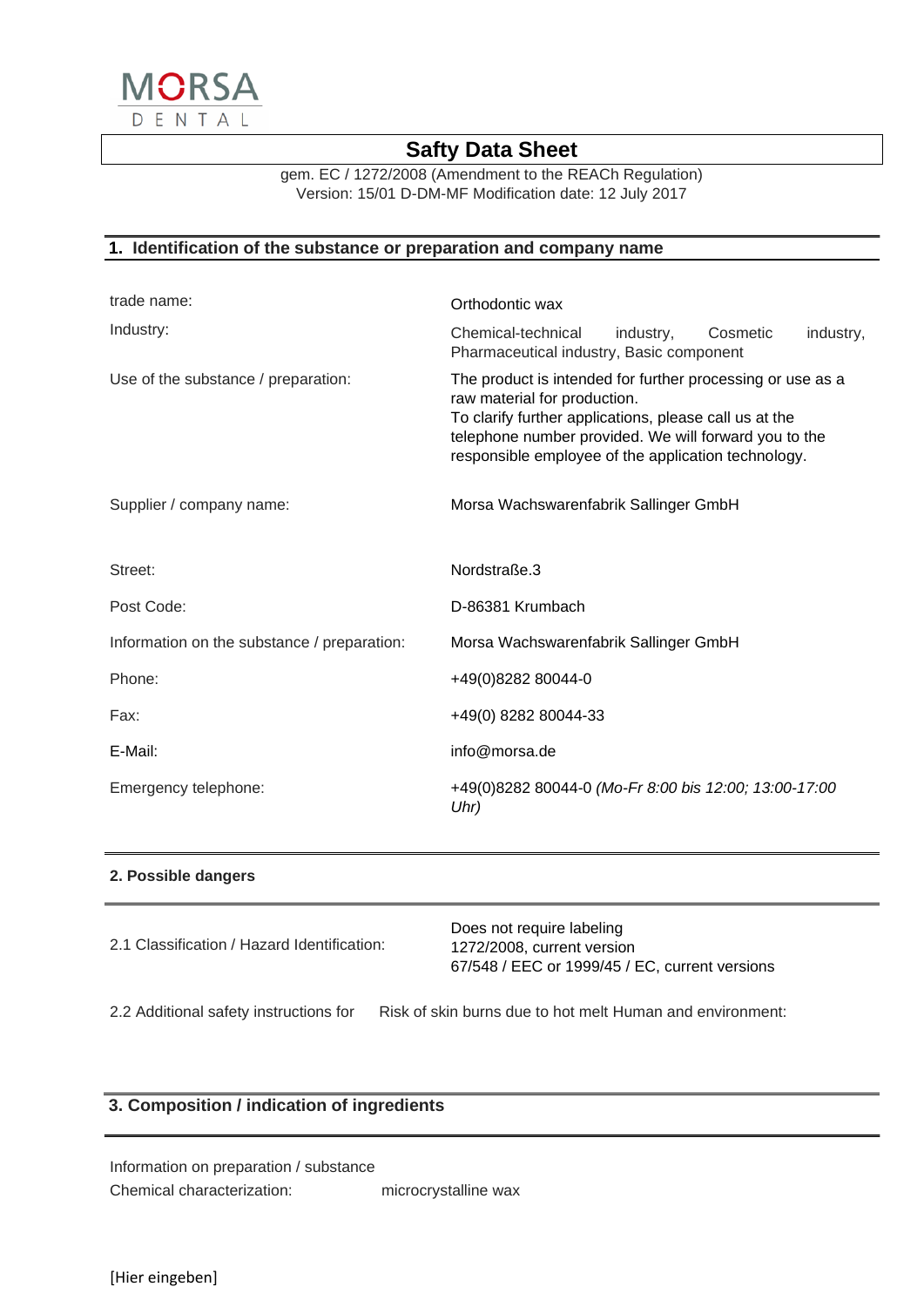

gem. EC / 1272/2008 (Amendment to the REACh Regulation) Version: 15/01 D-DM-MF Modification date: 12 July 2017

| CAS numbers of the components: | 64742-51-4       |
|--------------------------------|------------------|
|                                | 92062-09-4       |
|                                | 64742-60-5       |
| EINECS numbers of components:  | 265-154-5        |
|                                | 295-523-6        |
|                                | 265-163-4        |
| Hazardous ingredients:         | none             |
|                                |                  |
| Reach Registration number:     | 01-2119480133-46 |
|                                | 01-2119487475-25 |
|                                | 01-2119488075-32 |

#### **4. First aid measures**

| General information:         | Take off soiled and soaked<br>clothing                                                                                              |
|------------------------------|-------------------------------------------------------------------------------------------------------------------------------------|
| In case of eye contact:      | In case of contact with eyes,<br>rinse thoroughly with plenty of<br>water. If eye irritation occurs,<br>consult an ophthalmologist. |
| In case of skin contact:     | After contact with the molten<br>product affected area quickly<br>cool with water. Do not peel<br>solidified product off the skin.  |
| After inhalation:            | Remove affected person to<br>fresh air. If irritation of the<br>respiratory tract, seek medical<br>attention.                       |
| After swallowing:            | Rinse mouth thoroughly with<br>water.                                                                                               |
| Informations for the doctor: | No information available. Treat<br>symptomatically.                                                                                 |

### **5. Fire-fighting measures**

| Suitable extinguishing agents:                                                                                            | Sand, foam, dry chemical,<br>carbon dioxide (CO2)                                                                                              |
|---------------------------------------------------------------------------------------------------------------------------|------------------------------------------------------------------------------------------------------------------------------------------------|
| For safety reasons unsuitable<br>extinguishing agents:                                                                    | Water jet                                                                                                                                      |
| Special hazards caused by the<br>substance or by the product itself, its<br>products of combustion or resulting<br>gases: | Fine dust clouds can form<br>explosive mixtures with air.<br>Fire may generate dangerous<br>fumes / gases: carbon<br>monoxide, carbon dioxide, |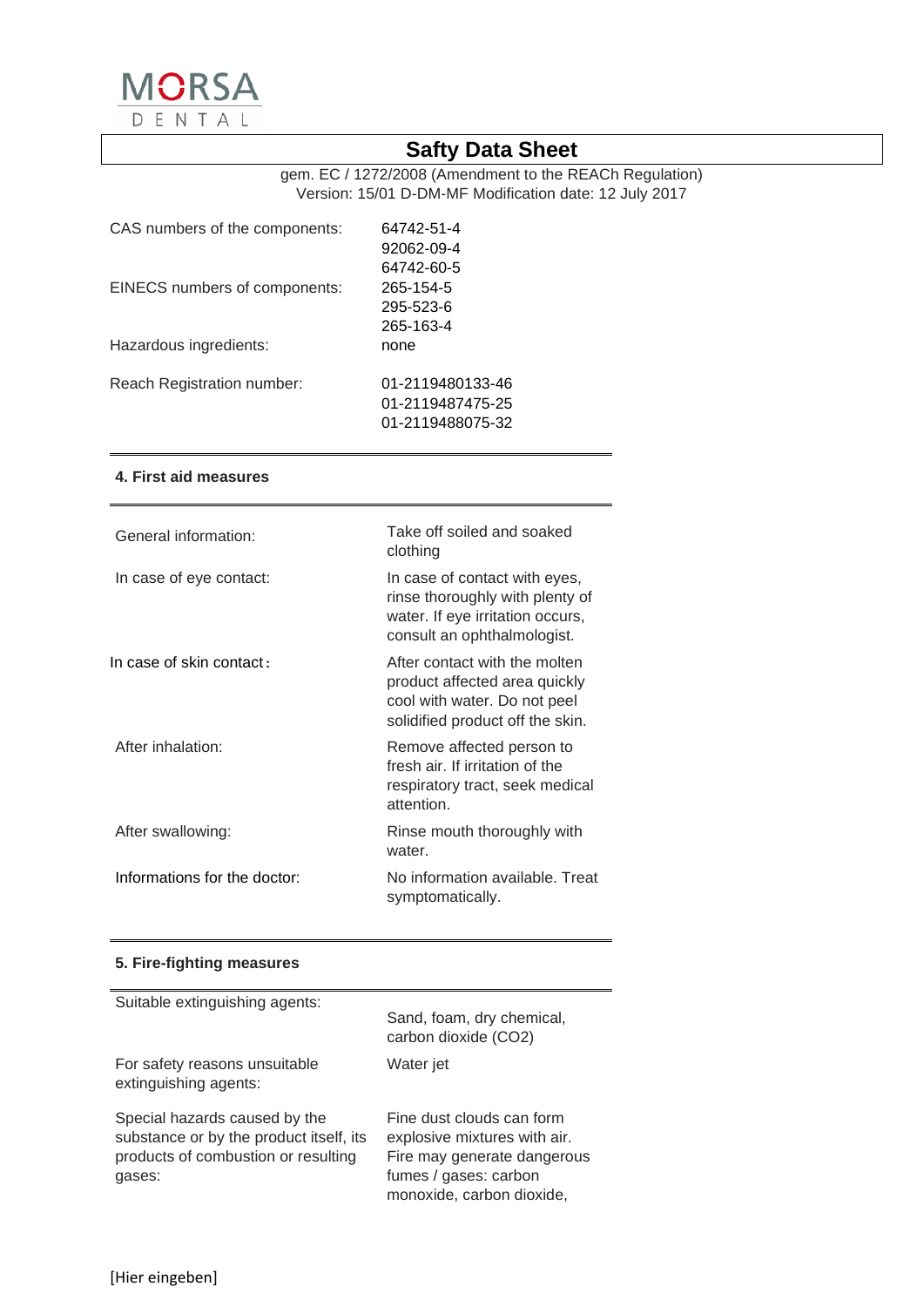

gem. EC / 1272/2008 (Amendment to the REACh Regulation) Version: 15/01 D-DM-MF Modification date: 12 July 2017

> nitrogen oxides (NOX) soot and other organic products.

Special protective equipment for firefighters:

In case of fire: Wear selfcontained breathing apparatus.

Additional information:

For the protection of persons and for the cooling of Containers in the Hazardous area Use water spray jet.

## **6. Accidental Release Measures**

| Security measures related to persons: | Remove sources of ignition, ensure adequate ventilation /<br>respiratory protection (see item 8), avoid dust formation. |
|---------------------------------------|-------------------------------------------------------------------------------------------------------------------------|
| Environmental precautions:            | Do not allow to get into the ground / soil / drains or waters.                                                          |
| Cleaning method:                      | Freeze. Take up mechanically. Treat the collected material<br>according to the section Disposal.                        |

#### **7. Handling and storage**

| Advice for safe handling:                           | Avoid dust formation. Fine dust clouds can form explosive<br>mixtures with air. In case of thermal processing, make sure<br>to extract the vapors or provide adequate ventilation. |
|-----------------------------------------------------|------------------------------------------------------------------------------------------------------------------------------------------------------------------------------------|
| Information about fire and explosion<br>protection: | Take precautionary measures against electrostatic<br>charging. Product can only form or burn ignitable mixtures<br>when heated to temperatures above the flashpoint.               |
| More information                                    |                                                                                                                                                                                    |
| Requirements for storerooms and containers:         | Only use containers approved for the substance / product /<br>product group. Ensure sufficient storage room ventilation.                                                           |
| Advice on storage compatibility                     |                                                                                                                                                                                    |
| Materials to avoid:                                 | oxidant                                                                                                                                                                            |
| Further information on storage conditions:          | Keep container in a cool, well-ventilated place.                                                                                                                                   |
| Fire class:                                         | B                                                                                                                                                                                  |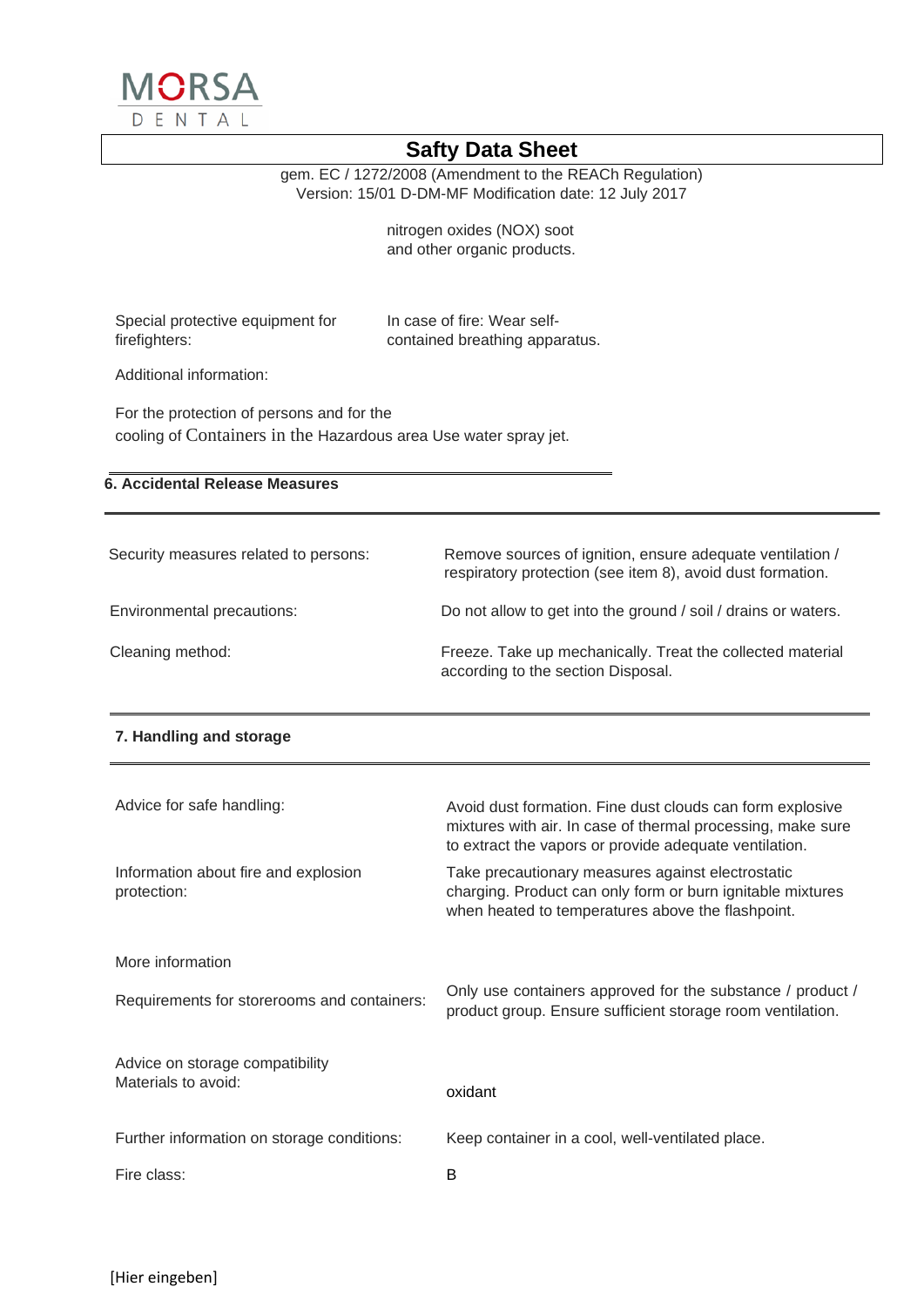

gem. EC / 1272/2008 (Amendment to the REACh Regulation) Version: 15/01 D-DM-MF Modification date: 12 July 2017

| Storage class VCI: | 11 (combustible solids)       |
|--------------------|-------------------------------|
| Certain uses:      | Observe technical data sheet. |
| <b>PNECs</b>       | No data available             |
| DNELs              | No data available             |

# **8. Exposure controls / personal protection**

| Ingredients with workplace-related limit values to be exceeded |                                                                                                                |
|----------------------------------------------------------------|----------------------------------------------------------------------------------------------------------------|
| National occupational exposure limits:                         | No data available                                                                                              |
| European occupational exposure<br>limits:                      | No data available                                                                                              |
| Technical protective measures:                                 | In case of thermal processing, ensure that the vapors are<br>extracted and that there is adequate ventilation. |
| Personal protective equipment                                  |                                                                                                                |
| Respiratory protection:                                        | Respiratory protection in case of aerosol or mist formation:<br>Use mask with filter type A2, A2 / P2 or ABEK. |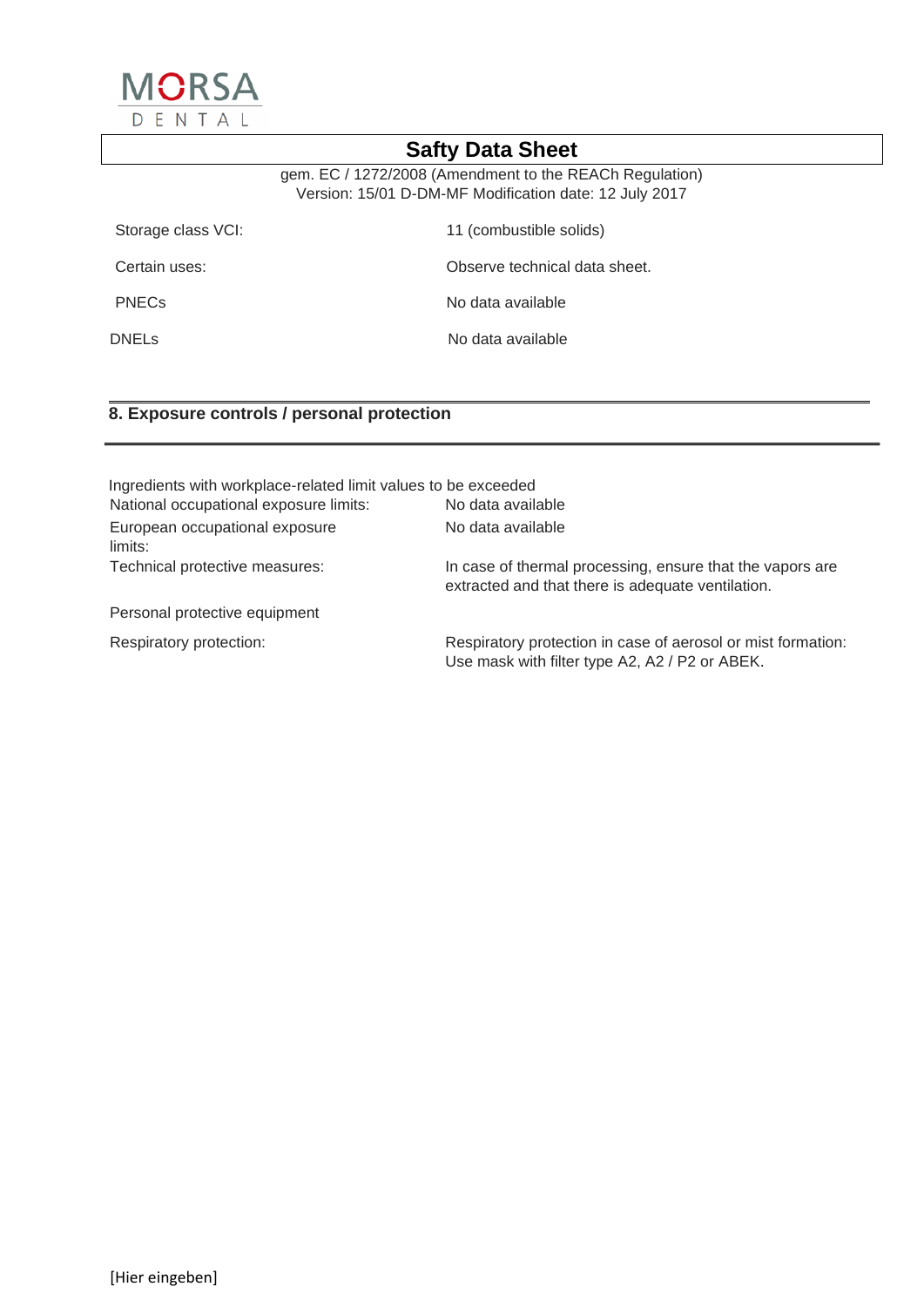

Version: 04/12 Druckdatum: 10.03.2012 überarbeitet: 04.04.2012

| Hand protection:<br>Eye protection: | Adjust hand protection to other chemicals used. Preventive<br>hand protection is recommended. Regular use of skin<br>protection cream is recommended.<br>Frame glasses with side protection                                             |
|-------------------------------------|-----------------------------------------------------------------------------------------------------------------------------------------------------------------------------------------------------------------------------------------|
|                                     |                                                                                                                                                                                                                                         |
| Body protection:                    | If contact with hot product is possible, wear heat resistant,<br>flame retardant protective equipment.                                                                                                                                  |
| Hygiene measures:                   | The usual precautionary measures are to be adhered to when<br>handling chemicals. After work / before eating breaks ev.<br>Clean wax-contaminated skin with water and skin-friendly<br>cleansing agents. Avoid inhalation of wax fumes. |

# **9, physical and chemical properties**

| Shape:                                                                                   | firmly                                  |                                                        |
|------------------------------------------------------------------------------------------|-----------------------------------------|--------------------------------------------------------|
| Colour:                                                                                  | white to whitish                        |                                                        |
| Odor:                                                                                    | weakly typical                          |                                                        |
| Important information on health, environmental protection and safety<br>PH value:        | not applicable                          | not applicable                                         |
| Dropping point (DIN ISO 2176):                                                           | 60 - 100 $^{\circ}$ C                   | 60 - 100 $^{\circ}$ C                                  |
| Boiling point /                                                                          | not determined                          | not determined                                         |
| Vapor pressure:                                                                          | not determined                          | not determined                                         |
| Density at 20 °C (DIN 53217)                                                             | approx. $0.93$ g $/$<br>cm <sup>3</sup> | approx. $0.93$ g / $cm3$                               |
| Solubility in water:                                                                     | insoluble                               | insoluble                                              |
| Viscosity at 120 ° C (DIN 53019):                                                        | <30 mPas                                | <30 mPas                                               |
| Flash point (DIN ISO 2592)                                                               | >100 °C                                 | >100 °C                                                |
| Ignition temperature:                                                                    | not determined                          | not determined                                         |
| Self:                                                                                    |                                         | not determined / above the flashpoint                  |
| Explosive properties:                                                                    |                                         | Fine dust clouds can form explosive mixtures with air. |
| Explosion hazard: only in aerosol / dust form<br>Oxidizing properties:<br>Vapor Density: | not known<br>not applicable             | Explosion hazard: only in aerosol / dust form          |
| Evaporation rate:                                                                        | not applicable                          |                                                        |
|                                                                                          |                                         |                                                        |

10. Stability and reactivity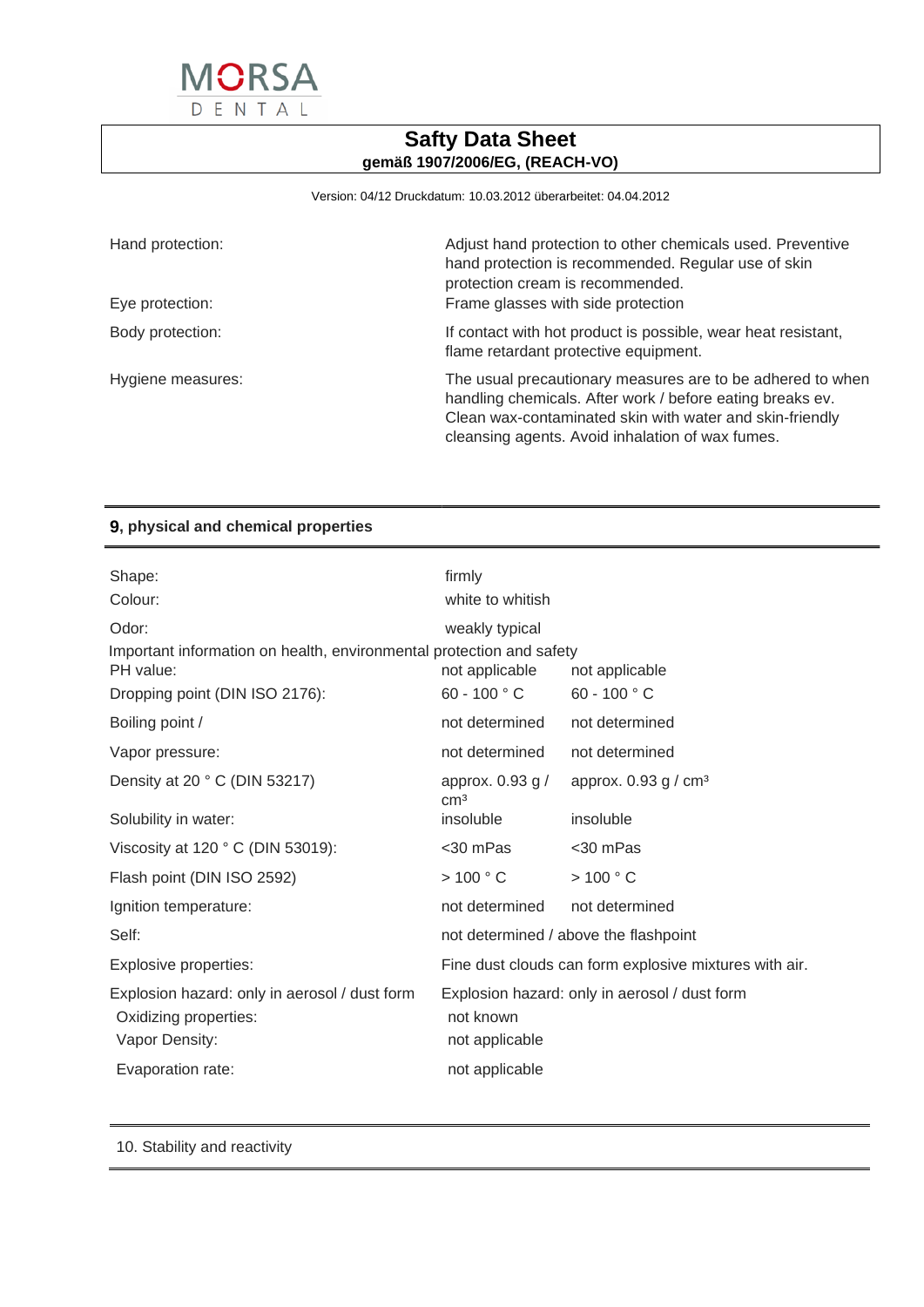

Version: 04/12 Druckdatum: 10.03.2012 überarbeitet: 04.04.2012

Materials to avoid: Materials to avoid: Strong oxidizing agents

Hazardous decomposition products: No dangerous decomposition products known

Conditions to avoid: No dangerous reactions known

#### **11. Toxicological information**

Non-human toxicological data Acute oral toxicity: LD50 (Ratte) > 5000 mg/kg Acute dermal toxicity: LD50 (rabbit) > 2000 mg / kg More information: Data obtained by analogy (QSAR)

#### **12. Environmental information**

| ecotoxicity:                            | No data available                                                                                                                                                                                                                                               |
|-----------------------------------------|-----------------------------------------------------------------------------------------------------------------------------------------------------------------------------------------------------------------------------------------------------------------|
| Behavior in environmental compartments: | When properly introduced into adapted biological wastewater<br>treatment plants, no disturbances are to be expected.<br>Essentially, the product can be separated mechanically.<br>Elimination takes place predominantly by absorption at the<br>sewage sludge. |
| General information:                    | Do not discharge product into the environment.                                                                                                                                                                                                                  |

#### **13. Disposal considerations**

Product: May comply with local regulatory requirements, e.g. a suitable one Incinerator be supplied. Waste key number according to Waste Catalog Ordinance (AVV) Waste code: Waste code: For this product, no waste code number according to the European Waste Catalog can be specified, since only the purpose of use by the consumer allows an allocation. The waste code number must be determined in accordance with the European Waste Catalog (2000/532 / EC) in consultation

with the disposer / manufacturer / authority.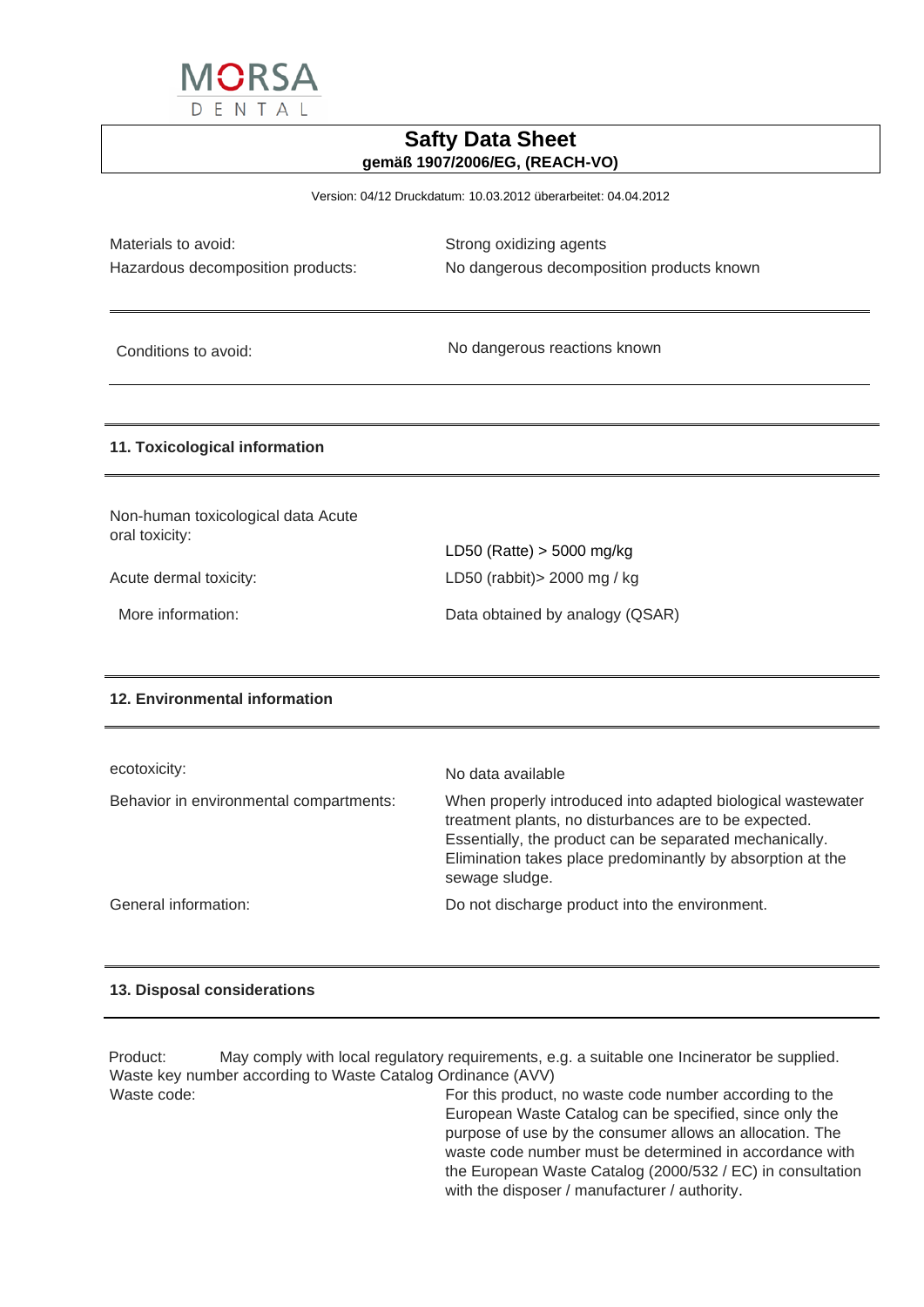

Version: 04/12 Druckdatum: 10.03.2012 überarbeitet: 04.04.2012

| Empty empty packaging:                       | Non-contaminated and emptied packaging can be recycled.<br>Non-cleanable packaging must be disposed of.                          |
|----------------------------------------------|----------------------------------------------------------------------------------------------------------------------------------|
| 14, Transport information                    |                                                                                                                                  |
| ADR/RID:                                     | Not dangerous goods in terms of transport regulations                                                                            |
| 15. Legislation                              |                                                                                                                                  |
| Labeling according to EC directives:         | The product needs in accordance with Directive 67/548 /<br>EEC or 1999/45 / EC; as well as in accordance with EC /<br>1272/2008. |
| National regulations:<br>Störfallverordnung: | Annex I: Hazardous ingredients not mentioned by name<br>(StörfallV 2000)                                                         |
| TA air:                                      | 5.2.5 Organic substances                                                                                                         |
| Water hazard class Classification:           | slightly hazardous to water according to VwVwS                                                                                   |

### **16. Other information**

| Recommended restrictions on use: | Do not heat above the flash point.                                                                                                                                                                                                                                              |
|----------------------------------|---------------------------------------------------------------------------------------------------------------------------------------------------------------------------------------------------------------------------------------------------------------------------------|
| <b>SVHC</b>                      | The ones in the list<br>(http://echa.europa.eu/en/candidate-list-table) are not<br>expected in our products nor have they been intentionally<br>added during the production process.<br>Our products have no contact with these substances during<br>the manufacturing process. |

The fact that these substances are not deliberately added does not rule out the presence of ubiquitous traces of natural impurities or due to characteristic properties of the raw materials with a content below 0.1%.

The information in this safety data sheet corresponds to the best of our knowledge at the time of printing. The information should give you indications for the safe handling of the product mentioned in this safety data sheet